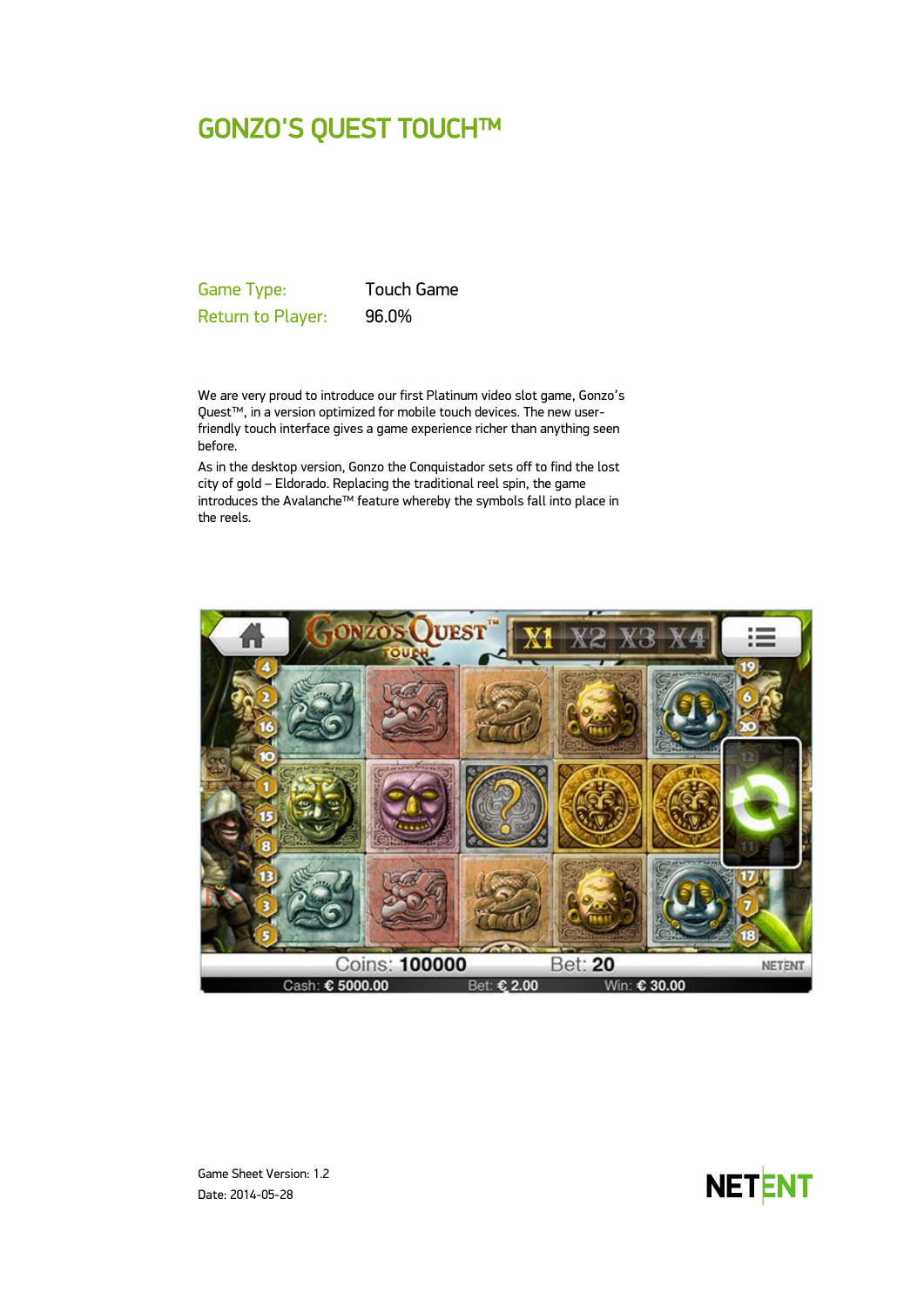| <b>GENERAL INFORMATION</b>       |                                                                                                                                                                                                                                                                                                  |  |  |  |
|----------------------------------|--------------------------------------------------------------------------------------------------------------------------------------------------------------------------------------------------------------------------------------------------------------------------------------------------|--|--|--|
| Game Type                        | Touch Game                                                                                                                                                                                                                                                                                       |  |  |  |
| Reel Type                        | Avalanche™                                                                                                                                                                                                                                                                                       |  |  |  |
| Reels, Lines                     | 5 columns, 3 rows, 20 bet lines (fixed)                                                                                                                                                                                                                                                          |  |  |  |
| Default Bet Levels               | $1 - 5$                                                                                                                                                                                                                                                                                          |  |  |  |
| Default Coin Values $(\epsilon)$ | 0.01, 0.02, 0.05, 0.10, 0.20, 0.50                                                                                                                                                                                                                                                               |  |  |  |
| Default Min / Max Bet (€)        | 0.20 / 50                                                                                                                                                                                                                                                                                        |  |  |  |
| Default Free Round Values        | 1 bet level, 20 bet lines, €0.01 coin value (cost €0.20)                                                                                                                                                                                                                                         |  |  |  |
| <b>GAME FEATURES</b>             |                                                                                                                                                                                                                                                                                                  |  |  |  |
|                                  | • Avalanche System™ x1 - x5<br>• Free Falls with x3-x15 multiplier                                                                                                                                                                                                                               |  |  |  |
|                                  | • Wild substitution                                                                                                                                                                                                                                                                              |  |  |  |
| <b>PAYOUT</b>                    |                                                                                                                                                                                                                                                                                                  |  |  |  |
| Return to Player (%)             | 96.0                                                                                                                                                                                                                                                                                             |  |  |  |
| Default Maximum Win              | €93 750 / 1 87 500 coins - on a single bet line                                                                                                                                                                                                                                                  |  |  |  |
| Hit Frequency (%)                | 41.1                                                                                                                                                                                                                                                                                             |  |  |  |
| <b>RESPONSIBLE GAMING</b>        |                                                                                                                                                                                                                                                                                                  |  |  |  |
| <b>Player Limits</b>             | • Player and casino operator can set the following play limits: Bet & loss<br>per session, day, week or month. Block all play for a specified period of<br>time. Restrict session play length in minutes.                                                                                        |  |  |  |
|                                  | • Playing for real is restricted by player account funds (i.e. cannot play for<br>credit).<br>• (Italy jurisdiction only) Player can initially have a maximum of 1.000 $\epsilon$ in<br>the wallet. Since each game is a user session, the player's wallet may<br>exceed this limit during play. |  |  |  |
| Other                            | • Play for Fun<br>Variable bet levels/coin values<br>G4 mode                                                                                                                                                                                                                                     |  |  |  |
| <b>TECHNICAL INFORMATION</b>     |                                                                                                                                                                                                                                                                                                  |  |  |  |
| Device Platform                  | i0S<br>Android                                                                                                                                                                                                                                                                                   |  |  |  |
| Game ID                          | eldorado_mobile_html (basic wallet)<br>eldorado_mobile_html_sw (seamless wallet)                                                                                                                                                                                                                 |  |  |  |
| <b>Game Version</b>              | 1.0                                                                                                                                                                                                                                                                                              |  |  |  |
| Paytable Version                 | 1.0                                                                                                                                                                                                                                                                                              |  |  |  |
| Paytable Version                 | 1.0                                                                                                                                                                                                                                                                                              |  |  |  |
| Web Browser                      | iOS: Safari 4.0 or higher<br>Android: Stock Android Browser                                                                                                                                                                                                                                      |  |  |  |
| Technology                       | HTML5                                                                                                                                                                                                                                                                                            |  |  |  |
| Deployment                       | Refer to CasinoModule Help for information about launching CasinoModule<br>games.                                                                                                                                                                                                                |  |  |  |
|                                  |                                                                                                                                                                                                                                                                                                  |  |  |  |

Copyright © 2014 Net Entertainment Malta Services Ltd. This document and its contents are protected under International copyright law. Any unauthorised publication, copying, lending or reproduction is strictly prohibited. 2/11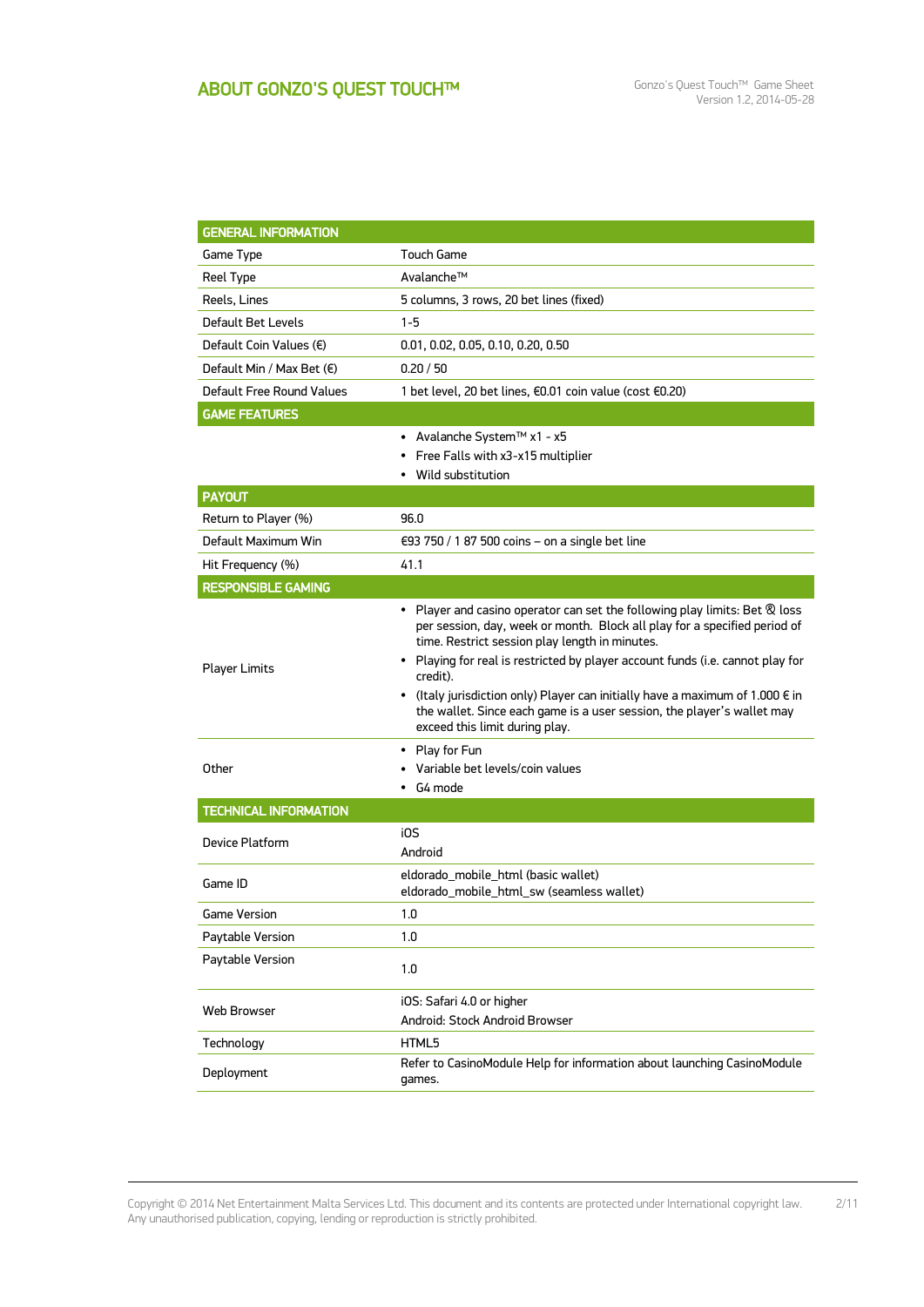<span id="page-2-0"></span>

Gonzo's Eldorado



Big win presentation

# Game Theme & Graphics

This game has been designed to be more than just another video slot – with its high-quality animation sequences and sound that blends perfectly with the beautiful background of the Amazon rainforest, the game successfully brings to life a classic 16th century story for the player.

Loosely based on true historical events of 1541, Gonzo follows in the footsteps of the conquistador Gonzalo Pizarro who set off from his coastal base in Peru to find the lost city of gold known as Eldorado. In our story though, Gonzo is greedy, and decides to take the map and find the treasure for himself.

Game-specific animations include:

- 1 special Big Win animation which is triggered when a player has a big win (15x bet amount)
- Symbol fall animations
- Special symbol animations at the start of the Free Falls feature
- Animation showing amount of remaining Free Falls



Main game area

### Main Game

Gonzo's Quest Touch™ is a video slot developed for mobile devices.

- Game rounds. When the player taps the spin button, the bet amount is debited from the current credit (available coins and credit). The symbols automatically fall into position within the reels.
- Game results. Players can win on any of the 20 bet lines. The game highlights which symbols are the winning combinations and how much has been won on each bet line.

To further improve player experience, the amount in the Coins display counts up to match the win value. Meanwhile, game play for the round continues and the win amount with additional wins continues to count up.

At the end of the game round, the total winnings are added to the player's credits and displayed in Coins and cash field.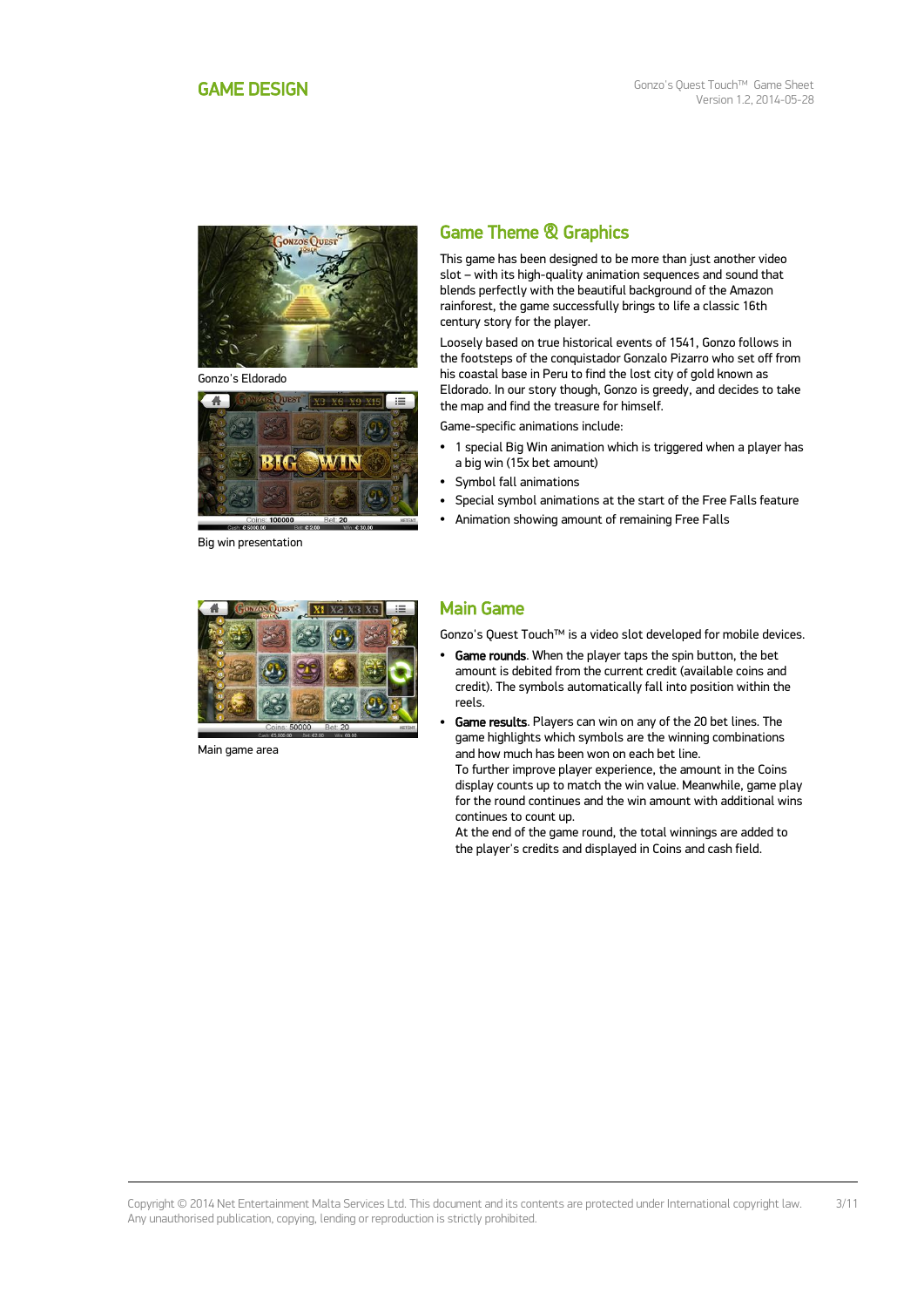

Wild symbol substitutes for any symbol



Avalanche multipliers in the main game



Avalanche multipliers in the Free Spins

# Wild Substitution

Gonzo's Quest has a Wild symbol that animates when displayed on a winning bet line.

 Regular Wild substitution. The Wild symbol substitutes for any symbol, including Free Fall symbols, to complere winning bet lines.

The Wild symbol changes its look to mimic whichever symbol it is replacing on the winning bet line.

# Avalanches

A game round is made up of a series of Avalanches and if won, a number of Free Falls.

After the player has tapped the spin button, the initial Avalanche of symbols starts the game round. When the symbols have come to rest, winning bet lines are highlighted. If the player has a winning bet line, the win amount is added to the coins and cash displays field, the multiplier is increased, and the second Avalanche of symbols occurs.

There is no limit to the number of Avalanches a player may experience in a game round; however the maximum multiplier is 5 in the main game and 15 in the Free Fall feature.



Free Fall win presentation

### Free Fall

Gonzo's Quest Touch™ has an animated Free Fall symbol that gives the player a chance to enter the Free Fall feature.

- Free Fall feature. When 3 Free Fall symbols appear in succession on abet line, 10 Free Falls are won. If 3 Free Fall symbols appear on two bet lines then 20 Free Falls are won.
- Animation. A short animation sequence sees the symbols part, as if they were a gateway and the player is informed about the number of Free Falls won.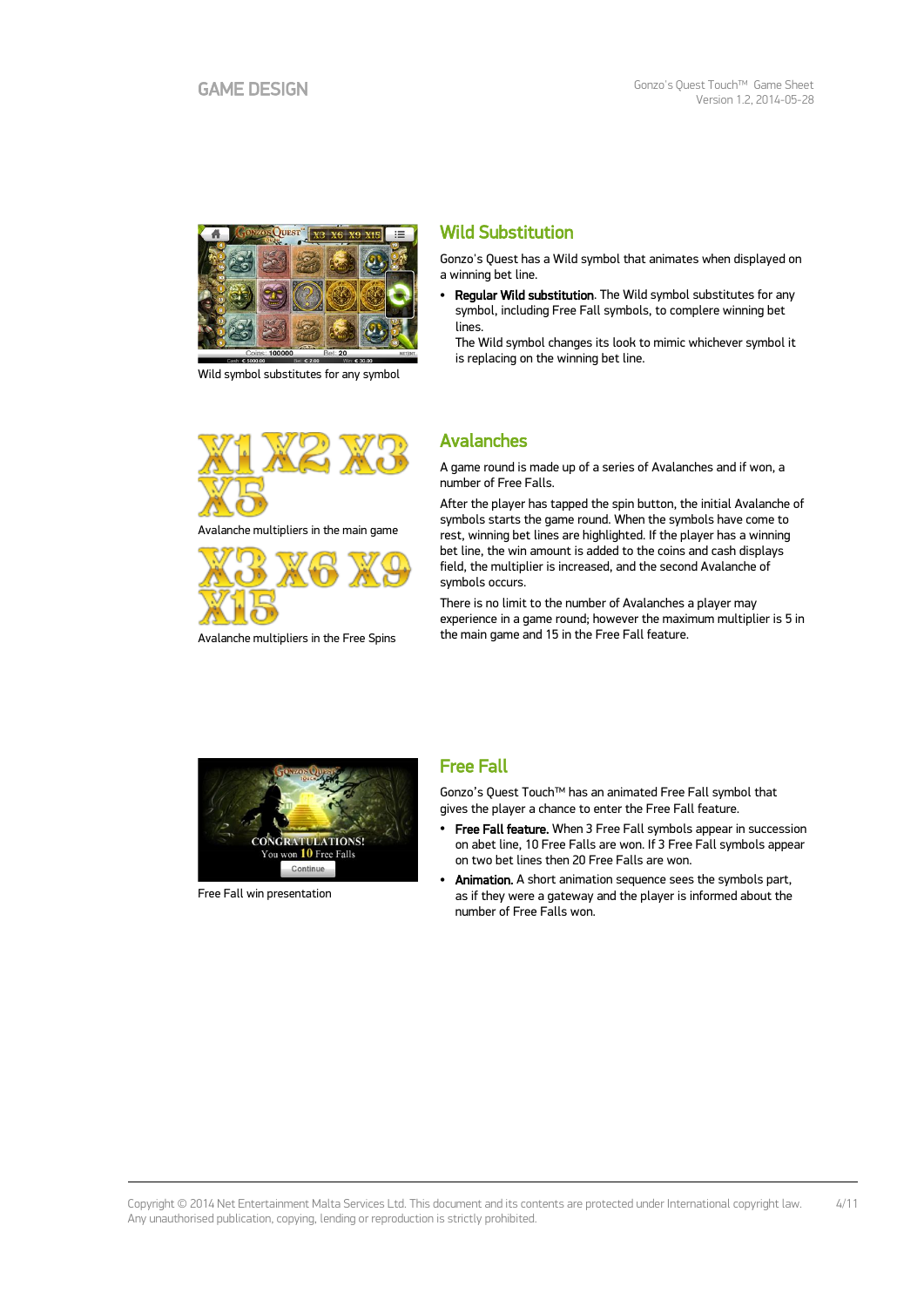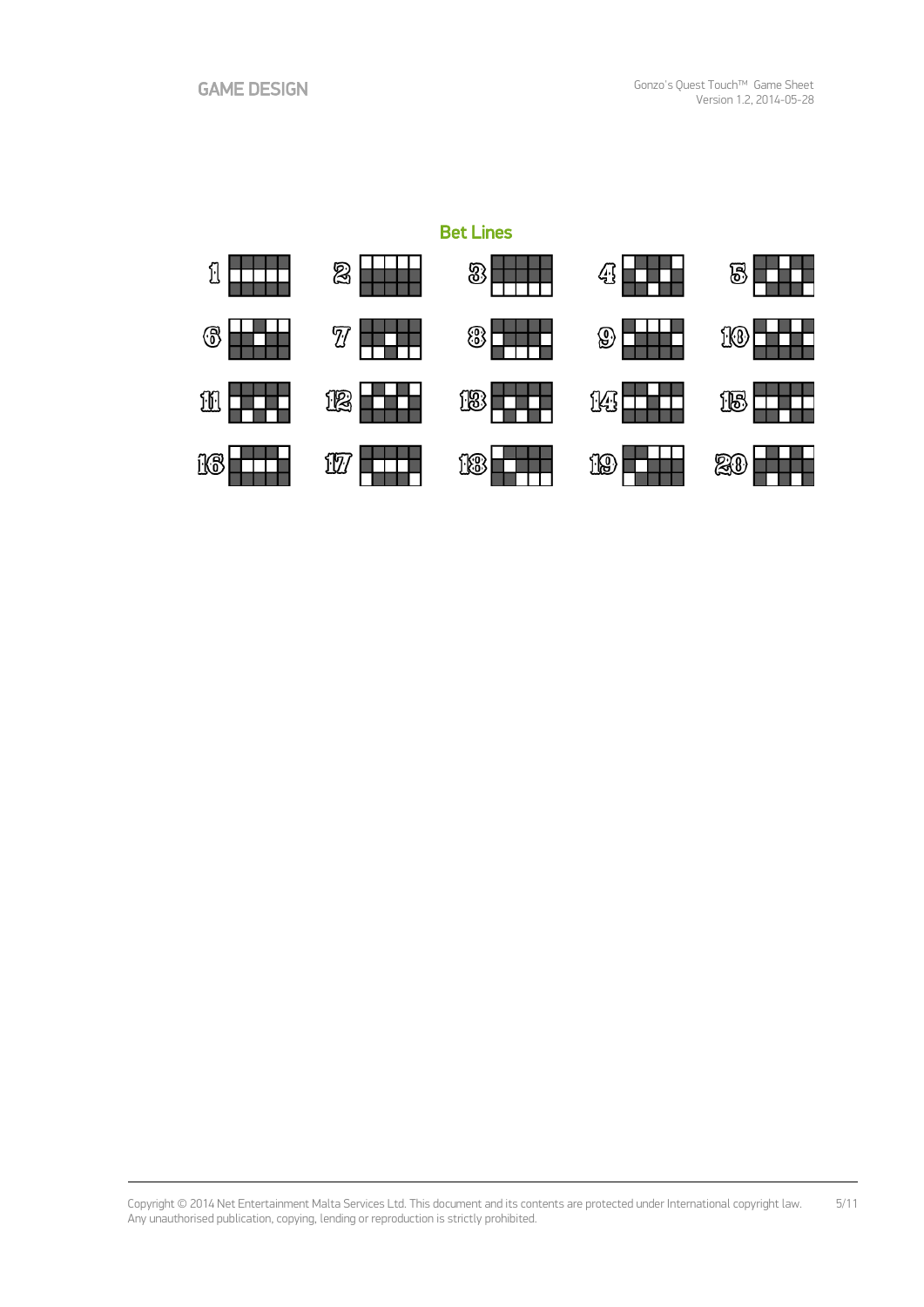## <span id="page-5-0"></span>Payout Summary

GAME RETURN TO PLAYER (RTP)

- Total game: 96.0%
- Bet lines in main game: 65.3%
- Bet lines in Free Falls: 30.7%

#### **HIT FREQUENCY**

- Main Game / Free Falls
- Any win: 41.1 / 54.4
- Avalanche 1 Any win:  $12.5 / 25.2$
- Avalanche  $2 -$  Any win:  $3.1 / 11.5$
- Avalanche  $3 -$  Any win:  $0.5 / 4.7$
- Avalanche  $4 -$  Any win: 0.03 / 1.7
- $\bullet$  Avalanche 5 Any win: 0.003 / 0.6
- Avalanche  $6 -$  Any win:  $-$  / 0.2
- Avalanche  $7 -$  Any win:  $/ 0.05$
- Avalanche  $8 -$  Any win:  $-$  / 0.007

#### MAXIMUM PAYOUT

- Main game: €18 750 / 37 500 coins on a single bet line
- Free spins: €93 750 / 1 87 500 coins on a single bet line

#### PAYOUT RULES IN MAIN GAME

- The win multiplier increases with each new Avalanche within a game round.
- Maximum win multiplier x5.

#### PAYOUT RULES IN FREE SPINS

- Free Falls pay win x Multiplier. Maximum win multiplier is 15.
- The win multiplier increases with each Avalanche in a Free Fall.
- Additional Free Falls can be won during Free Fall.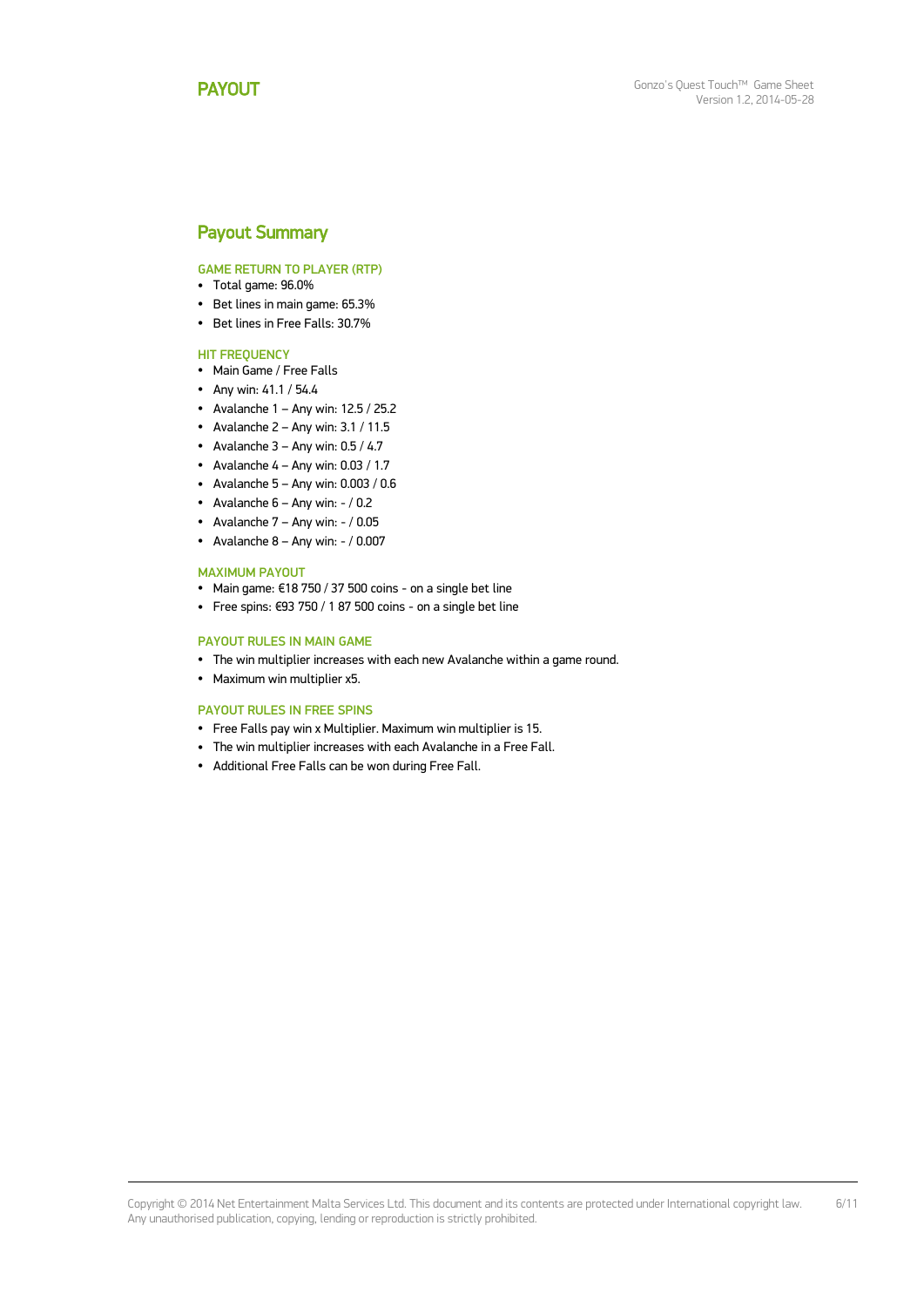# Paytable

# **Winning Combinations and Payouts**

# **AVALANCHE MULTIPLIERS**

The win multiplier increases with each new Avalanche in a game round.

| Avalanche         | <b>Multiplier</b> | <b>Free Falls Multiplier</b> |
|-------------------|-------------------|------------------------------|
| Initial Avalanche |                   |                              |
| 2nd Avalanche     |                   | XG                           |
| 3rd Avalanche     |                   |                              |
| 4+ Avalanches     |                   | L R                          |



Each bet line containing 3 or more Free Fall symbols activates 10 Free Falls. Free Fall symbols must appear in succession, starting from the leftmost reel. Additional Free Falls can be won during Free Fall.



Wild symbol substitutes for all symbols.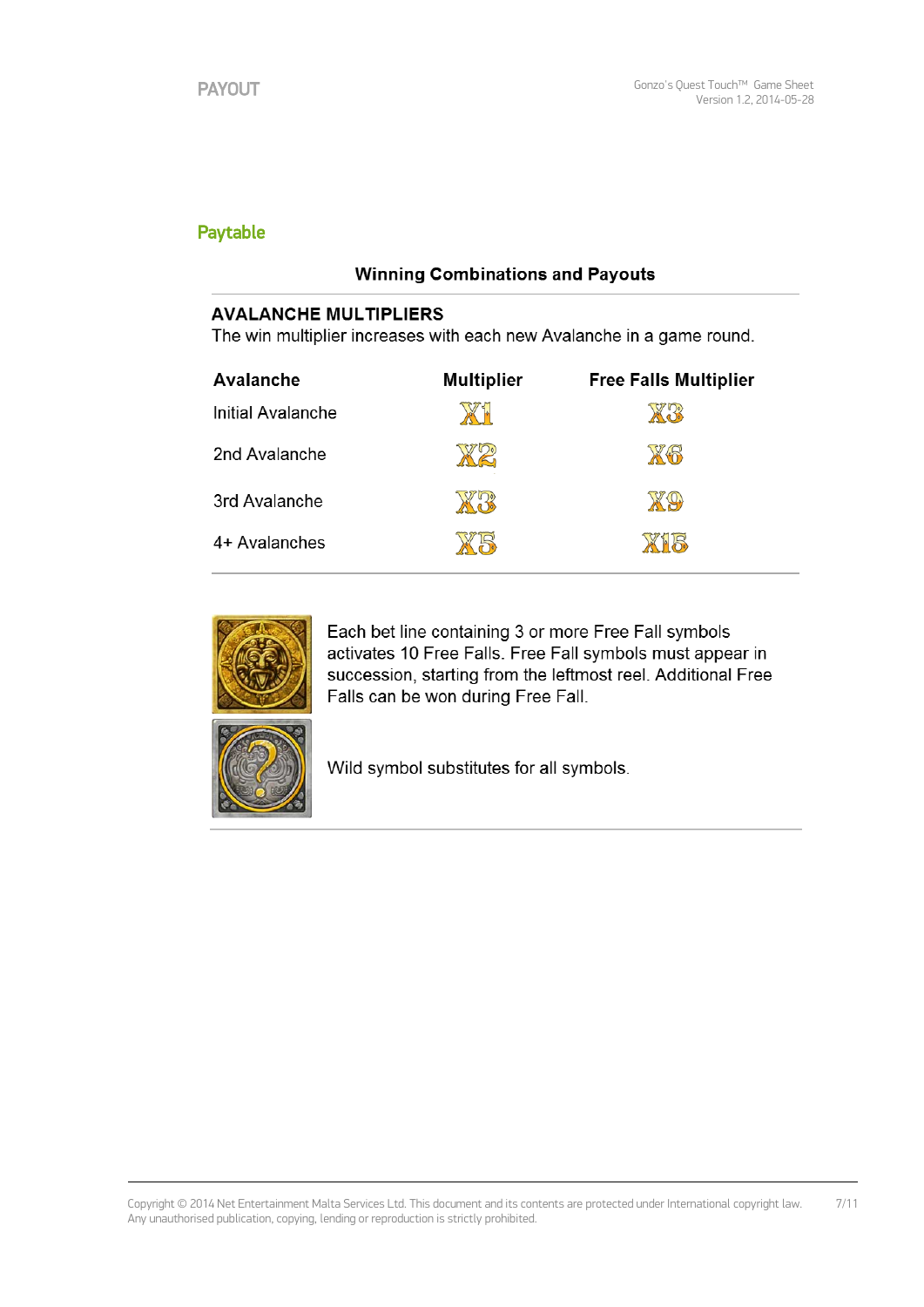### **Symbol Payout Values**



Copyright © 2014 Net Entertainment Malta Services Ltd. This document and its contents are protected under International copyright law. Any unauthorised publication, copying, lending or reproduction is strictly prohibited. 8/11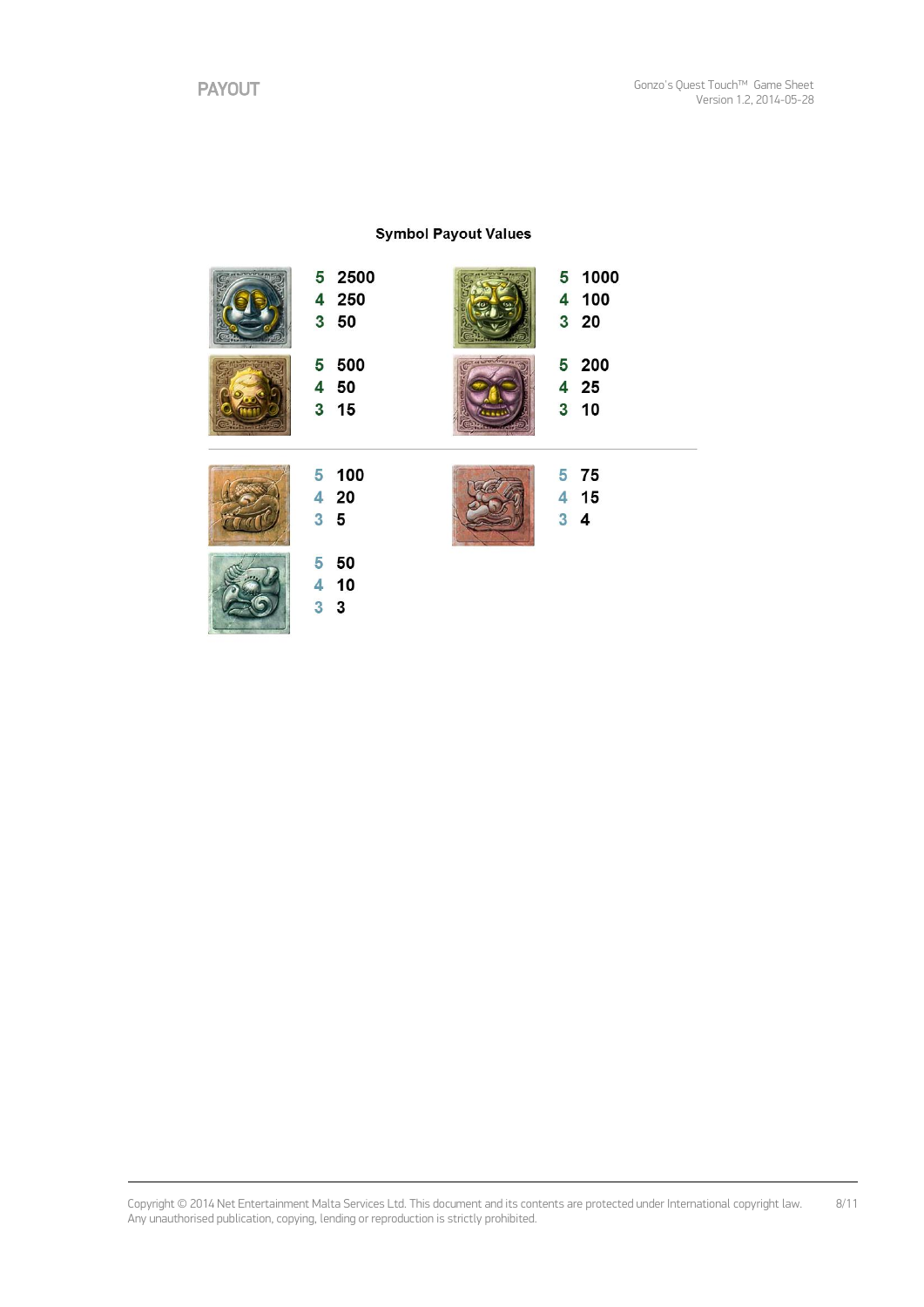# Randomisation

#### RANDOM NUMBER GENERATOR (RNG)

The algorithm used for random number generation (RNG) is Fortuna, a cryptographically secure pseudorandom number generator (PRNG) devised by Bruce Schneier and Niels Ferguson. For more information, see the document Random Number Generation.

The Random Number Generator and its implementation has been tested and approved/certified for randomness according to prevailing industry standards by an accredited, independent, 3rd party test facility.

#### ALGORITHM FOR A RANDOM REEL POSITION

A reel represents an array of symbols where each symbol has an index ("a position").

1. A random number between 0 (zero) and the length of the reel is acquired.

2. The random number is added to the game as "the new reel position to use".

#### Malfunction Management

If a player attempts to access a game using an invalidated session, (for example, due to inactivity or system restart) an error message is displayed in the game. The player can then log on again and resume game play. The game state is always stored so the player can resume game play exactly where he or she left off.

In case of an HTTP error, network timeout or server error a "technical error" message will be displayed to the player and the game will stay in an "unavailable" state until the player reloads the game at a time when the game becomes available.



If a session times out, a "session timeout" message will be displayed to the player and the game will stay in an "unavailable" state until the player reloads the game.

| <b>Session Time Out</b>  |      |  |  |
|--------------------------|------|--|--|
| Please restart the game. |      |  |  |
|                          |      |  |  |
|                          | Home |  |  |

In case of an "out of money" event, an "out of money" message will be displayed to the player and the game will stay in an "unavailable" state until the player reloads the game.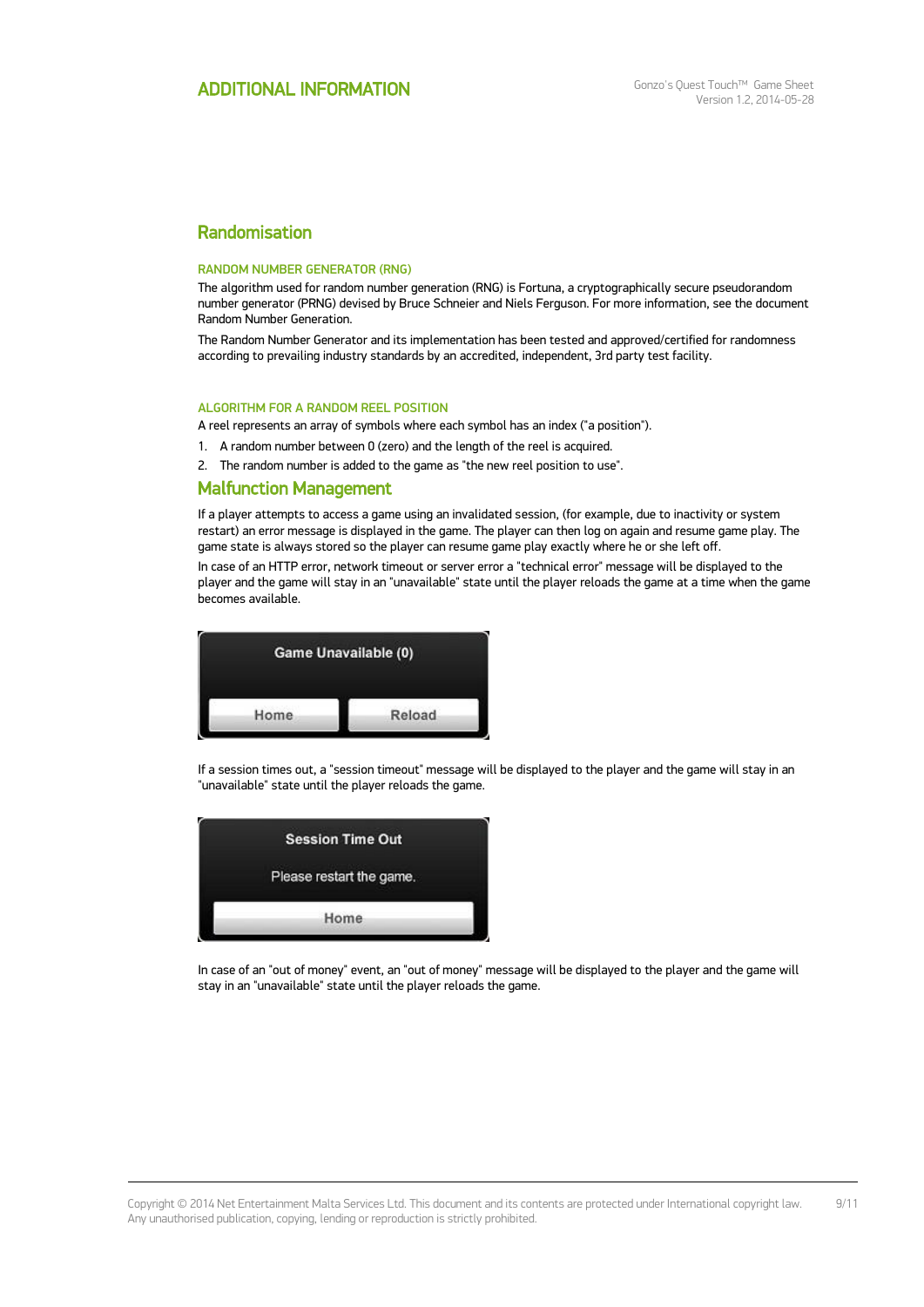

Further information on management of malfunctions is also described in section 3.2.1 of the Gaming Platform (Progetto Della Piattaforma Di Gioco) document. This document provides details on how a player is informed of balance return payments and the technical process.

Information regarding session timeouts and malfunctions is provided to the player via the game rules. Specifically, the player is informed that "In the event of malfunction of the gaming hardware/software, all affected game bets and payouts are rendered void and all affected bets refunded."

### Information to the Player

Players receive a response required message every hour of continuous play: They cannot continue playing unless they respond to the message which provides them with details about the amount bet and won so far during game play.

Players also have access to their game session history and game rules from within the game at all times.

### Game Simulation

A demo version of the game is available at http://www.netent.com/products/net-entertainment-touch/